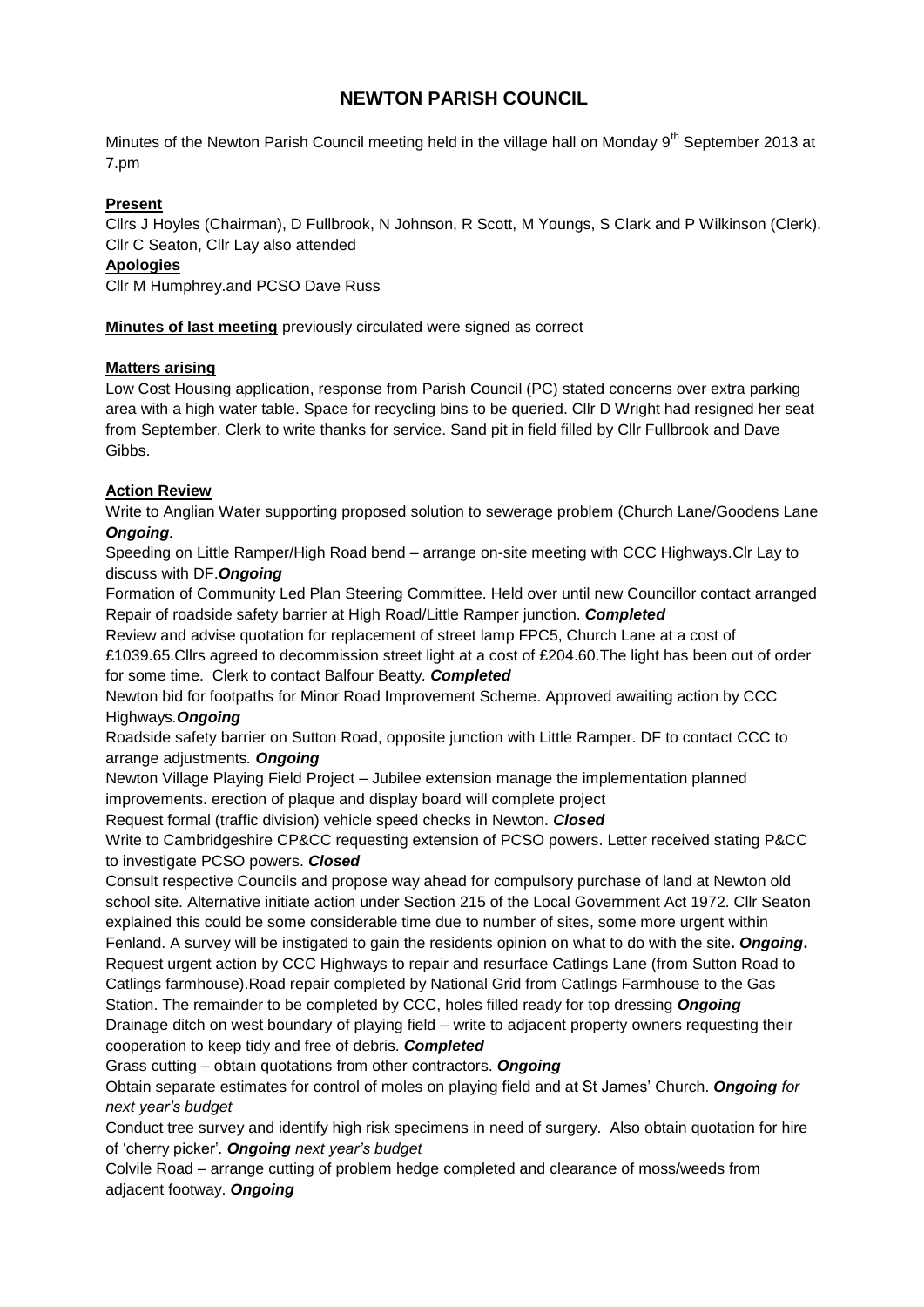Playing field recreational equipment – arrange manufacture and fitment of age range warning notice to slide. *Completed*

## **Highways**

Three gullies blocked near the church. New gully to be installed into dyke at High Road, Brewers Lane junction. Schemes for road improvements for Fen Road and Cross Drove by CCC Cllr Fullbrook stated schemes had been submitted. Query raised on the improvement of Mill Lane as a higher priority as it is used more frequently.

#### **Allotments**

New allotment agreements sent out. A letter concerning proper usage to be sent to a tenant.

#### **Finance**

Groomfields to contact PC first for approval if extra cuts outside contract are required Two extra cuts approved. Each additional visit above contract priced at £119 .Clerk to contact Groomfield to arrange extra cut. Awaiting reply from another company for a quote.

Copies of spreadsheet for Playing Field Grants circulated. An extra payment of £147.62 to cover a shortfall towards the bearing and changes to the display board increasing the cost (see spreadsheet). All invoices paid and VAT reimbursed. £450 transferred back into savings account after temporary transfer for a payment to cover the VAT. Playing Field A/C 83139972 now stands at £145.48. Clerk suggested closing this account and monies moved to savings account this was agreed.

Savings A/C stands at £1545.57 including 15p interest. If £145.48 transferred a/c (£1691.05) Current Account stands at £770.31

PAYMENTS Aon extra insurance cover for new play equipment £102.43

Audit invoice not yet received

Village clock annual check due

CPALC (Cambridgeshire & Peterborough Ass of Local Councils) annual affiliation fee due soon £240.

## **Planning**

Planning applications received for grain storage barns at Cherry Tree Farm, Ferry Lane along with extension to Newton Hall. Cllr.Hoyles declared an interest in both planning applications. Both sets of plans circulated to councillors prior to meeting, approved by PC .Kinder Lodge planning re submitted for extension approved by FDC

## **Village Hall**

Preparations for a busy autumn programme. The annual Ladies Club Beer & Barbecue Evening was a huge success. Following feedback a regular Coffee Morning arranged, initially monthly. The aim is to provide a venue where individuals and groups can get together over refreshments and have a chat or take part in an activity.

Hall usage increased with 45 bookings already confirmed between now and Christmas, highlights, Quiz Night and Christmas Craft Fair, The Harvest Lunch provided by members of the Church community, a Bowls Club Quiz Night and Bingo Night. The Annual General Meeting takes place on Thursday 7<sup>th</sup> November with launch of a new weekly Keep Fit class a week later.

Major fundraiser for the year, Sheringham Shantymen.performing on Saturday 12th October at Tydd St Giles Community Centre, event chosen with its larger seating capacity and licensed bar For the first time online ticket sales via the Village Website. Tickets are already selling fast and hope to raise a substantial sum from this event towards ongoing improvement plans.

## **Playing Field**

Cllr Fullbrook (DF) had collected the roundabout bearing, as it requires secure storage, James Hoyles to be approached .New plaque arrived DF to chisel stone for installation along with the display board, completion expected by end of November. Estimated cost of plaque for the Millenium Tree £60. DF stated Completion Report for the Playing Field Grant had been finalised. Hire of JCB a possibility for next year to clear out drainage ditch. Drainage Board to be approached